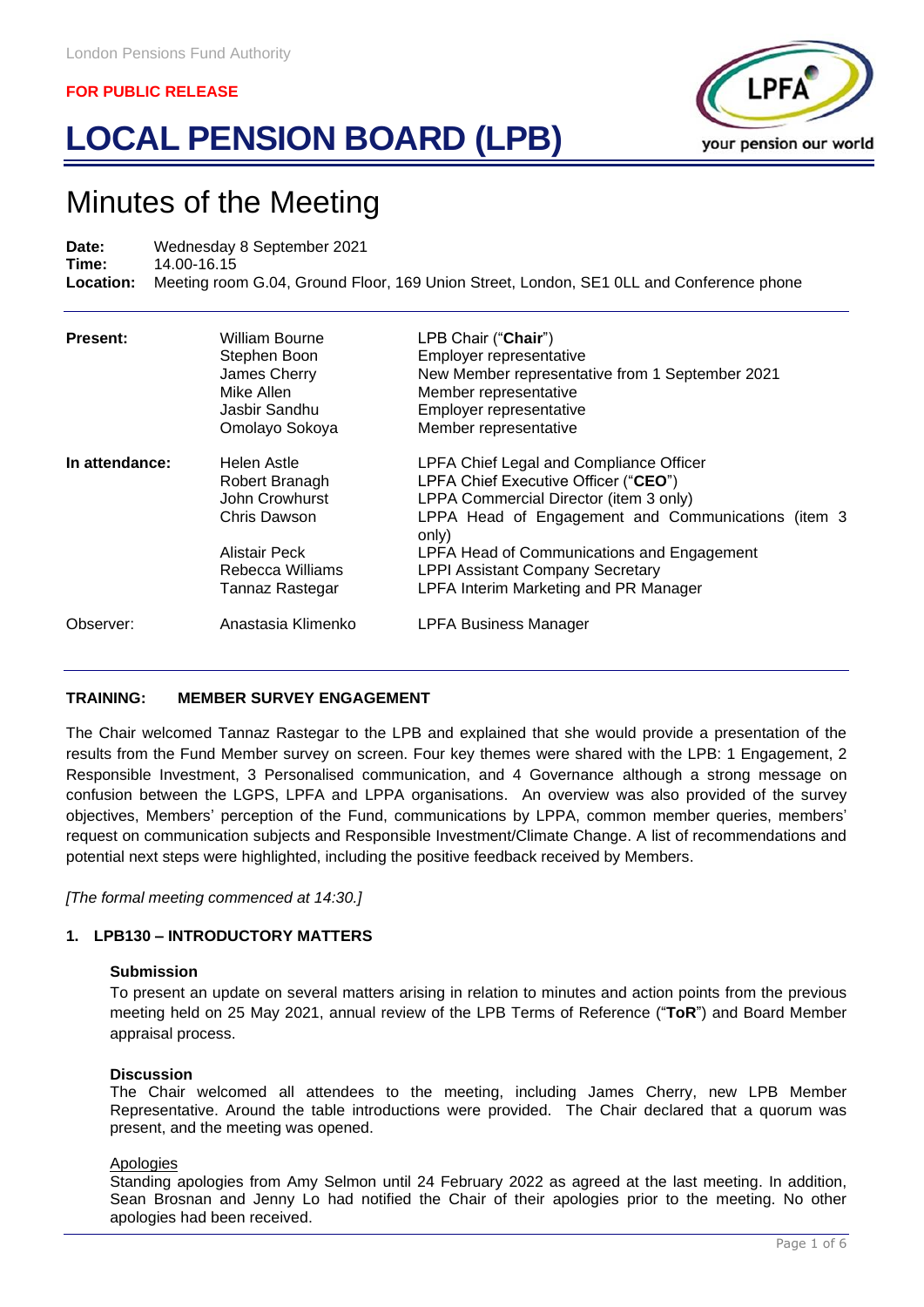#### Declarations of interest

No new declarations were advised in advance of the meeting or at the meeting. The LPB noted the standing declaration by the LPFA CEO with any matters under discussion regarding pensions administration and the potential for conflict of interest with his role as the LPFA shareholder appointed statutory director representative on the LPPA Board.

#### Minutes, actions points and LPB Appraisal report 2020

The minutes from the last LPB meeting held on 25 May 2021 were approved and that the Chairs esignature could be used to sign the document. The LPB was also satisfied with the status of the completed or not due action points from the previous meeting. It was noted that recommendation 6 of the LPB Chair 2020 Appraisal Report was still work in progress and not yet completed.

#### Annual Review of LPB ToR

The Chief Legal and Compliance Officer provided an overview of the key changes being recommended to the ToR. In response to a query from the Chair, the Chief Legal and Compliance Officer clarified that the additional measure of matters being rejected must receive a 50% vote for escalation to the Board. It was noted that only matters approved were shared with the Board. In connection with section 2.4, the LPB suggested to separate the LPB's quorum from the absence of the Chair to avoid confusion on voting. It was noted that point 2.5 should be reviewed in tangent. **Action: H Astle**

#### Training Records

The Chair reminded the LPB of the request to complete and send the latest versions of The Pensions Regulator ("**TPR**") Public Sector Toolkit with confirmation of completion of the recently launched Pensions Scams module by the end of September 2021. It was noted that LPB training records should be sent to the LPPI Assistant Company Secretary.

#### The LPB:

- **1. Approved** the minutes of the meeting held on 25 May 2021 as a true and accurate record of that meeting, and the use of the Chairs e-signature to confirm the minutes.
- **2. Noted** the matters arising action list including all the items which had been completed or closed.
- **3. Noted** the LPB Chair 2020 Appraisal recommendations updates.
- **4. Noted** the update on training and request for LPB members to provide development records from the TPR public sector toolkit by 30 September 2021.
- **5. Approved** the LPB Terms of Refence for onward submission to the Board **SUBJECT to** clarifying and amending points 2.4 and 2.5 following the comments received.

# **2. LPB131 - CEO REPORT**

#### **Submission**

To present an update on related Fund activities from the CEO since the last meeting held on 25 May 2021.

# **Discussion**

The CEO took the paper as read. The LPB noted that a phased return to LPFA's offices was anticipated from September 2021 with the suggestion being three days working in the office and two days at home. An overview of the CEO's activities with LCC and the GLA was provided; Responsible Investment, ESG and partnership matters were key areas of discussion.

The CEO informed the LPB of the new LPFA Finance Director, Michelle King. It was noted that the Board had recently approved the appointment of Michelle King as the LPFA's s.151 Officer with effect from 1 August 2021. In relation to LPFA's Company Secretary, it was noted that a replacement had been secured and that the candidates start date was late November 2021. An appropriate handover would be provided by the LPPI Assistant Company Secretary. An offer had also been made to a suitably qualified individual and recruitment for a Compliance and Regulation Manager. The CEO reported that LPPI's Finance Team had successfully transferred to LPFA on 1 September 2021.

The LPB noted the update on pooling and the Board's approval of the proposal to make the IIGCC net zero asset owner commitment. The CEO stated that the IIGCC's expectation was for LPFA's commitment to net zero by 2050 and for significant progress to be made by 2030 would occur in mid-September. He added that the LPFA was due to prepare some commentary in two to three weeks' time to explain the steps of achieving the framework. He emphasised that all financial services organisations were on the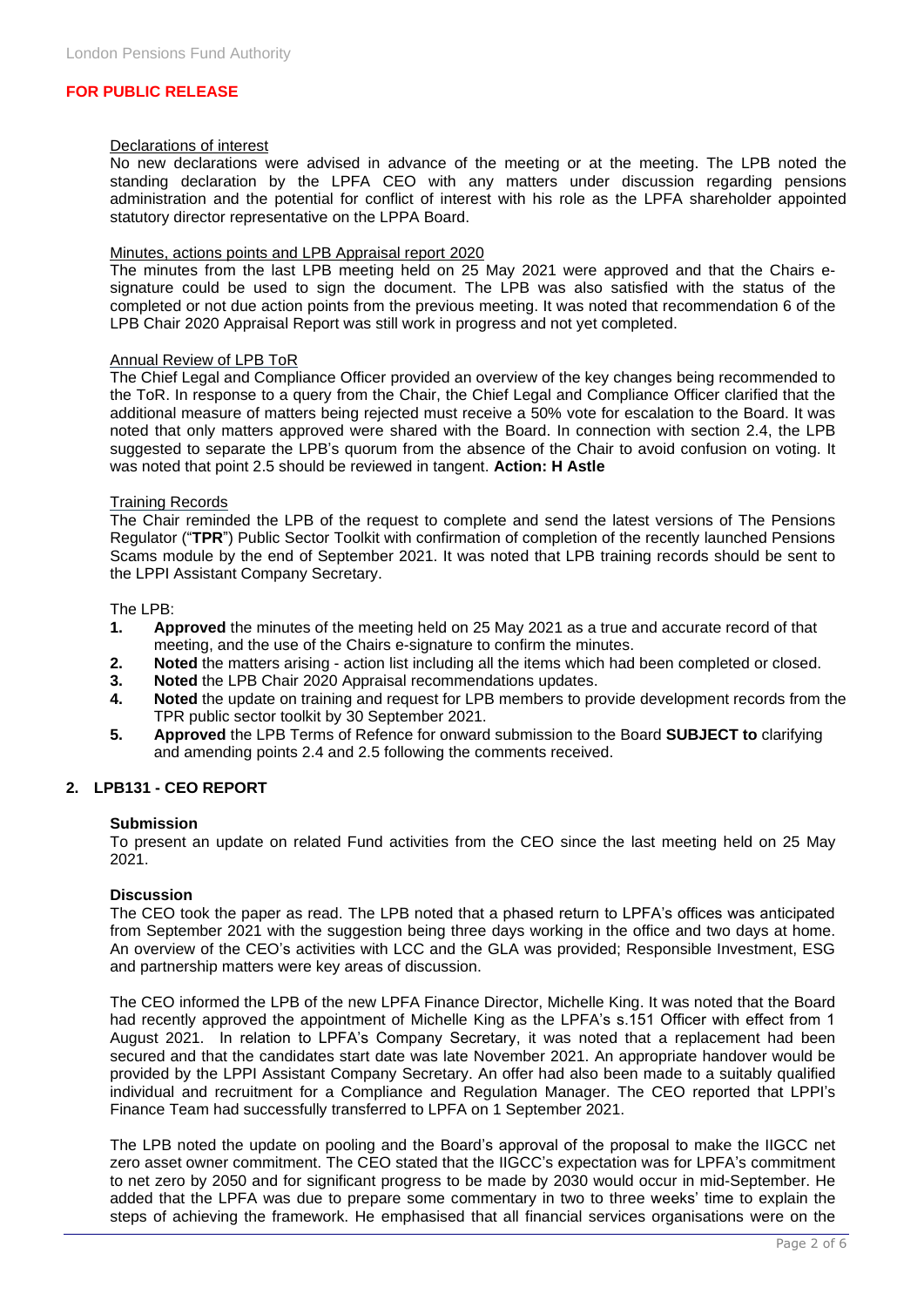same journey and that not all metrics or methodologies were yet available in the industry. Following Stephen Boon's contribution in the earlier Training session, he suggested to make the Climate Change and Responsible Investment content more visible on the website investment page. **Action: A Peck** 

Following further discussion on his paper, the CEO explained the reasons for the IAS19 increase which had been provided in the report and supplemented by the Barnett Waddingham ("**BW**") appendices. Stephen Boon shared his recent experience with the revaluation of calculating liabilities at an Audit Committee and asked if there was scope to educate employers of the Fund. The CEO confirmed that the drive of the employer forum was for this purpose. Jasbir Sandhu confirmed that she had received the BW reports and attended their seminar on audit committees. It was noted that she found both sources helpful. The CEO expressed the importance of training for the LPB and asked Members to inform the Chair of any training events for consideration, which would then be processed by the LPFA team.

#### The LPB:

1. **Noted** the updates contained in the CEO report related to the LPFA organisation and the LPFA Board.

*[John Crowhurst and Chris Dawson joined the meeting.]*

#### **3. LPB132 - LPPA QUARTERLY CLIENT PERFORMANCE AND MEMBER ENGAGEMENT REPORT**

#### **Submission**

To present the LPFA with the Q1 2021/22 and advise details on the member engagement communications delivered, as well as planned future activity.

#### **Discussion**

John Crowhurst highlighted the positive administration performance for Q1 2021/22 and explained that the bereavement process was prioritised so that dependent pensions payable was setup prior to the less urgent bereavement cases. He reported a reduction in call wait time, and abandon calls due to additional resources. Jasbir Sandhu made reference to page 108 of the full meeting pack; early notification of first pension payment. She queried whether LPPA redeployed internal resources to manage the increase in bereavement notifications. John explained that bereavement cases were complex, and that LPPA recommended that prioritising cases where there was a beneficiary was the best approach to deal with this spike in bereavement cases. He added that late notifications from employers, impacted the payment of retirement benefits within 30-days of retirement date, which was being managed via targeted campaigns with the LPPA engagement team to improve information flow. Following a suggestion from Stephen Boon, John undertook to provide the average elapsed time of pension payments not meeting the 30-day timeframe of retirement date. **Action: J Crowhurst** In response to a query from Omolayo Sokoya, John stated that a 30-day timeframe was an aspirational target and that the data would be reviewed post delivery of Universal Pensions Management ("**UPM**") to see whether or not this target should be revised.

On behalf of Sean Brosnan, the Chair asked whether LPPA had given consideration on other AVC providers. The CEO confirmed that the AVC provider remained a responsibility of the Fund, rather than LPPA. He stated that there were a small number of other providers and he had commissioned some research on what the market might provide, an update following this review would be shared with LPB in due course. **Action: Peter Ballard**

Chris Dawson drew attention to the LPPA employer engagement activities during Q1 2021/22. He informed the LPB of the progress made on project PACE and the introduction of a new online portal. It was noted that the transition of the new pension system was progressing well. Chris reported the successful delivery of P60's to LPFA retired members between April and May and Annual Benefit Statements in August 2021. It was noted that the statutory deadlines were met.

Chris provided an overview on the active newsletter to increase member engagement. It was noted that LPPA were also utilising videos, guides and website development to improve member experience. Following a query from Jasbir Sandhu, Chris confirmed that Heywoods, provide LPPA's current administration system platform, and the online member portal is included as part of this. The new Civica UPM platform will replace the Heywood system in 2022.

The LPB:

1. **Noted** the LPFA Quarterly Client Report and update for Q1 (2021/22) including the KPI performance detailed within the report.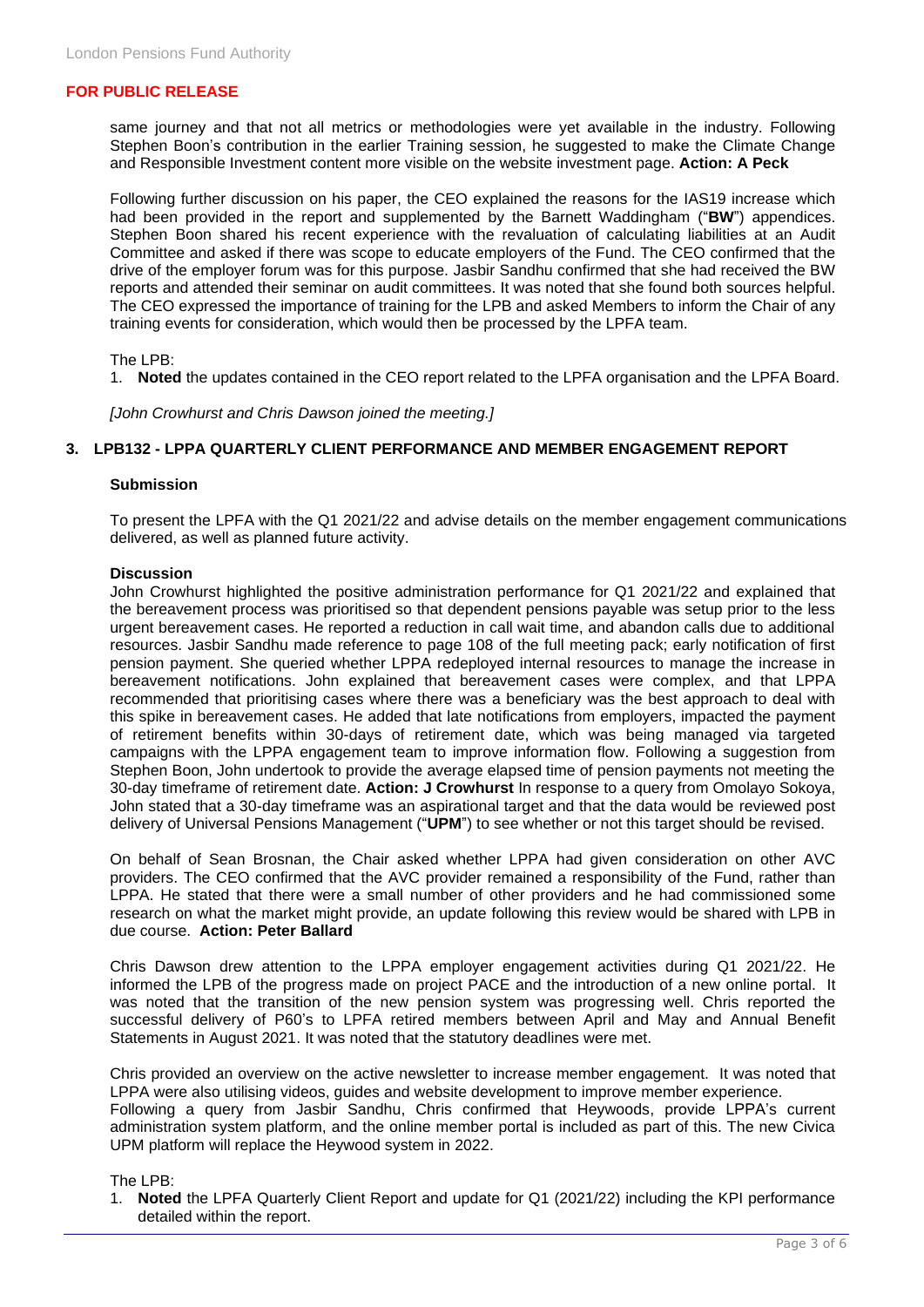2. **Noted** the Engagement and Communications activities over the reporting period (this document)

*[John Crowhurst and Chris Dawson left the meeting.]*

*[The Chair advised a short 5-minute break, the meeting reconvened at 15.40]*

# **4. LPB133 – LPFA CORPORATE COMMUNICATIONS UPDATE**

#### **Submission**

To present an update on LPFA Corporate Communications since the last meeting.

#### **Discussion**

The Head of Communications & Engagement introduced the report and provided an overview of the launch of LPFA's new website, Fund Member Forum, Employer Forum, Member Survey and planned communications for 2022. It was noted that 300 Members were planning to attend the Fund Member Forum in person with a further 250 joining the event virtually. The Head of Communications & Engagement stated that the Employer Forum was scheduled on 4 November 2021 and that the interest so far was disappointing. He asked LPB Employer representatives to encourage employers to attend the event.

Following further discussion, LPB Members queried whether there should be further web development and more utilisation of animation videos to engage Members and Employers of the Fund. It was noted that the LPFA was already progressing down this road to improve communications but further activity would be considered. Omolayo Sokoya confirmed that the recommendations made by the working party had been implemented. The Chair commended the work made on LPFA's website and that the outcome of the project was successful.

# **The LPB:**

- 1. **Noted** the corporate website update
- 2. **Noted** the update on the Fund Member Forum and specifically the questions from members
- 3. **Noted** the agenda for the Employer forum
- 4. **Noted** the plans for the development of the communications strategy for 2022

# **5. LPB134 – COMPLIANCE OVERSIGHT AND REGULATION REPORT**

#### **Submission**

To provide LPB with an update on regulatory and compliance matters related to the Fund.

#### **Discussion**

In connection with the Code of Practice 14 ("**COP14**"), the Chief Legal & Compliance Officer confirmed that no material breaches that were deemed significant had been reported to the Pensions Regulator ("**TpR**") during the Q1 2021/22 (April to June 2021) period. It was noted that the LPFA Employer Management Services ("**EMS**") and the finance team monitor employer contribution payments closely and produce a monthly report. An overview was provided on the compliance certificate for the SLA Q1 2021/22, oversight of pensions administration performance, specifically the bereavements process due to the pandemic and data quality scores.

With regards to LPPA's risk and compliance monitoring, the Chief Legal & Compliance Officer reported three breaches during the Q1 2021/22 reporting period. One of the breaches related to the COP14 due to a transfer taking longer than six months to complete due to delays by the receiving scheme. The LPB was reassured that measures and controls were being implemented with the Head of Risk at LPPA to prevent breaches from reoccurring in the future. Stephen Boon suggested to state whether any of the breaches were reportable to the Information Commissioner Officer in future reporting. **Action: H Astle**

Following further discussion, the LPB noted the update on complaints, IDRP's, and overpayments. The Chief Legal & Compliance Officer emphasised that the overpayments listed in the report related to the timeliness of receiving death notifications. She added that the LPFA was in a better position to reclaim back on overpayments which was being monitored by the s.151 Officer and LPPA. In response to a query from Jasbir Sandhu, the Chief Legal & Compliance Officer confirmed that the next of kin would be contacted to arrange an appropriate repayment plan and that a company called Target was assisting the business to detect fraudulent activity. It was noted that LPPA would take part in the bi-annual National Fraud Initiative exercise to identify the relevant data as part of the authority's internal controls. Fraudulent activity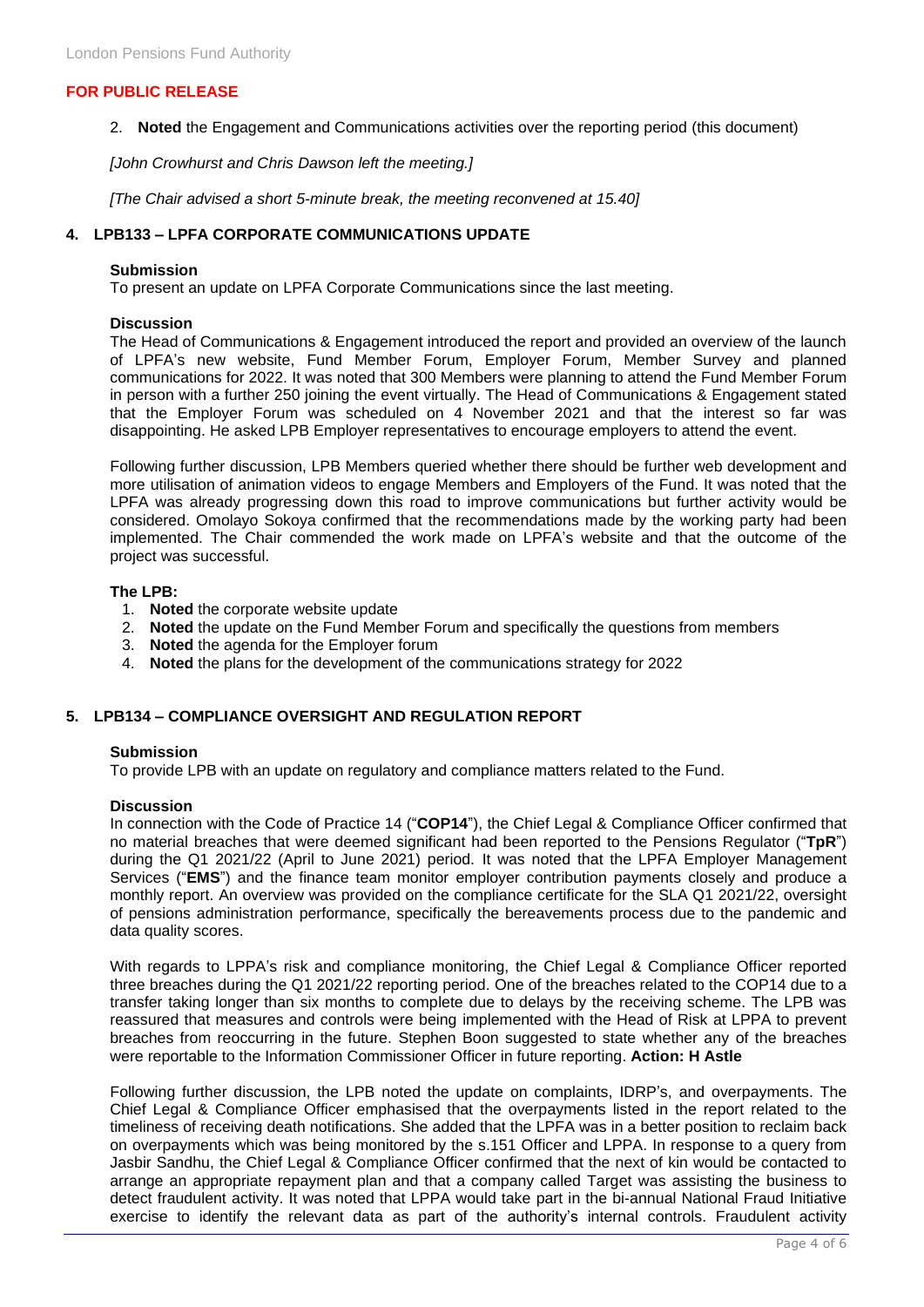information would be reported separately to LPFA. Following a query from the Chair, the Chief Legal & Compliance Officer confirmed that an appropriate write-offs policy was in place, and that some large sums would be written-off, if the Member was living abroad at the time of death or uncontactable to retrieve the monies. It was noted that all avenues would be processed prior to an overpayment being written off.

The LPB noted the Cyber Security bi-annual statement and whistleblowing assurance statement which remained fit for purpose. The Chief Legal & Compliance Officer drew attention to the Compliance Framework and Assurance Map. She added that this was a live document for the purpose of providing significant assurance on systems and processes at LPFA. The Chair emphasised that the development of this document was key for LPB's remit and expected to receive this document in future meetings.

LPB Members acknowledged that the TpR had not firmed a publication date for the new single code of practice and that general support for the principle of setting common expectations for all schemes was received. It was noted that there was a concern in particular from those representing public service pension schemes, regarding the degree to which modules applied to a given audience.

The Chief Legal and Compliance Officer informed the LPB of LPFA's membership of the Pension Scams Industry Forum in July 2021 and her attendance as the Fund's principal representative. The forums' purpose was to share intelligence and gain industry key themes. It was noted that two meetings had been held to date which were positive for the above themes.

The LPB:

- 1. **Noted** the compliance updates.
- 2. **Noted** the Bi-annual Assurance Statement on Cyber Security, the Assurance Map and Whistleblowing Policy Assurance Statement.

# **6. LPB135 – GOVERNANCE, PUBLIC POLICY STATEMENT AND LPB FORWARD PLANNER**

#### **Submission**

Presented the LPFA C&S Board session minutes from 16 June 2021, draft Annual Governance Statement ("**AGS**"), draft Governance & Compliance Statement, and forward planner.

#### **Discussion**

In connection with the Governance & Compliance Statement, the Chair requested page 5, section 5b) to be updated to reflect the appropriate decision-making forum and LPB's role as a support function. **Action: H Astle** No other comments were received by the LPB. The Chair asked for Members to send any detailed comments on the governance documents and forward planner to the Chief Legal & Compliance Officer and LPPI Assistant Company Secretary as soon as possible. **Action: LPB**

The LPB:

- **1. Noted** the draft LPFA Corporate and Strategic minutes from the 16 June 2021.
- **2. Noted** and would advise any feedback on the 2020/21 LPFA Governing the Fund section for inclusion to LPFA's ARA by email.
- **3. Noted** and would advise feedback on the Governance Compliance Statement and Annual Governance Statement (AGS) by email
- **4. Noted** the forward planner and would advise any areas for prioritisation by email.

#### **7. ANY OTHER BUSINESS**

The Chair asked the LPB Members their preference of the day in the week and timings for future meetings. It was noted that the format of each meeting (i.e., face to face, hybrid or virtual) would be clearer going forward. Members were content with LPB Meetings being held on Tuesday and acknowledged that the Chair would follow up by email.

The date of the next meeting was scheduled on 23 November 2021 in G0.4 at the LPFA Union Street Office and closed the meeting at 16.15.